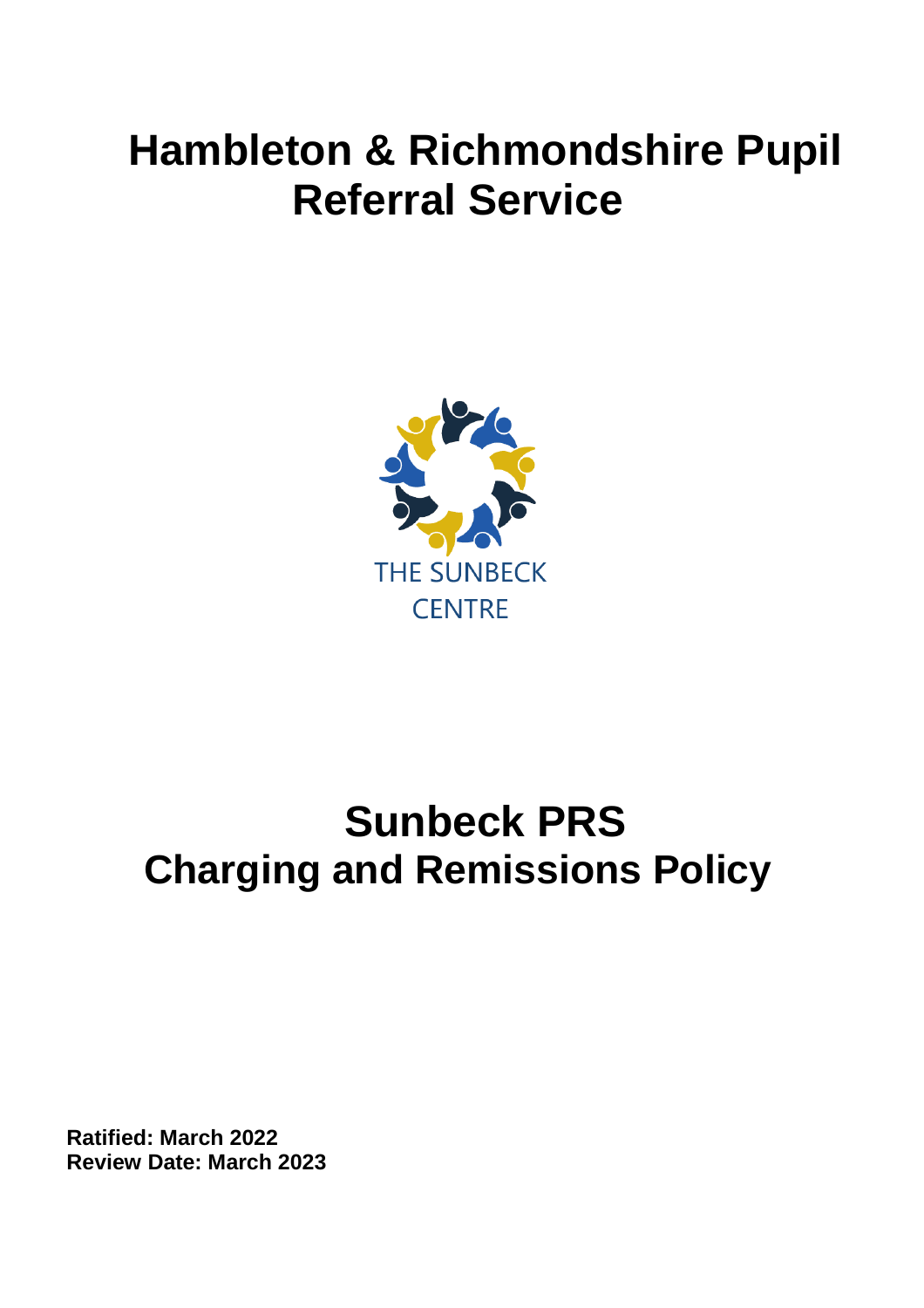## Contents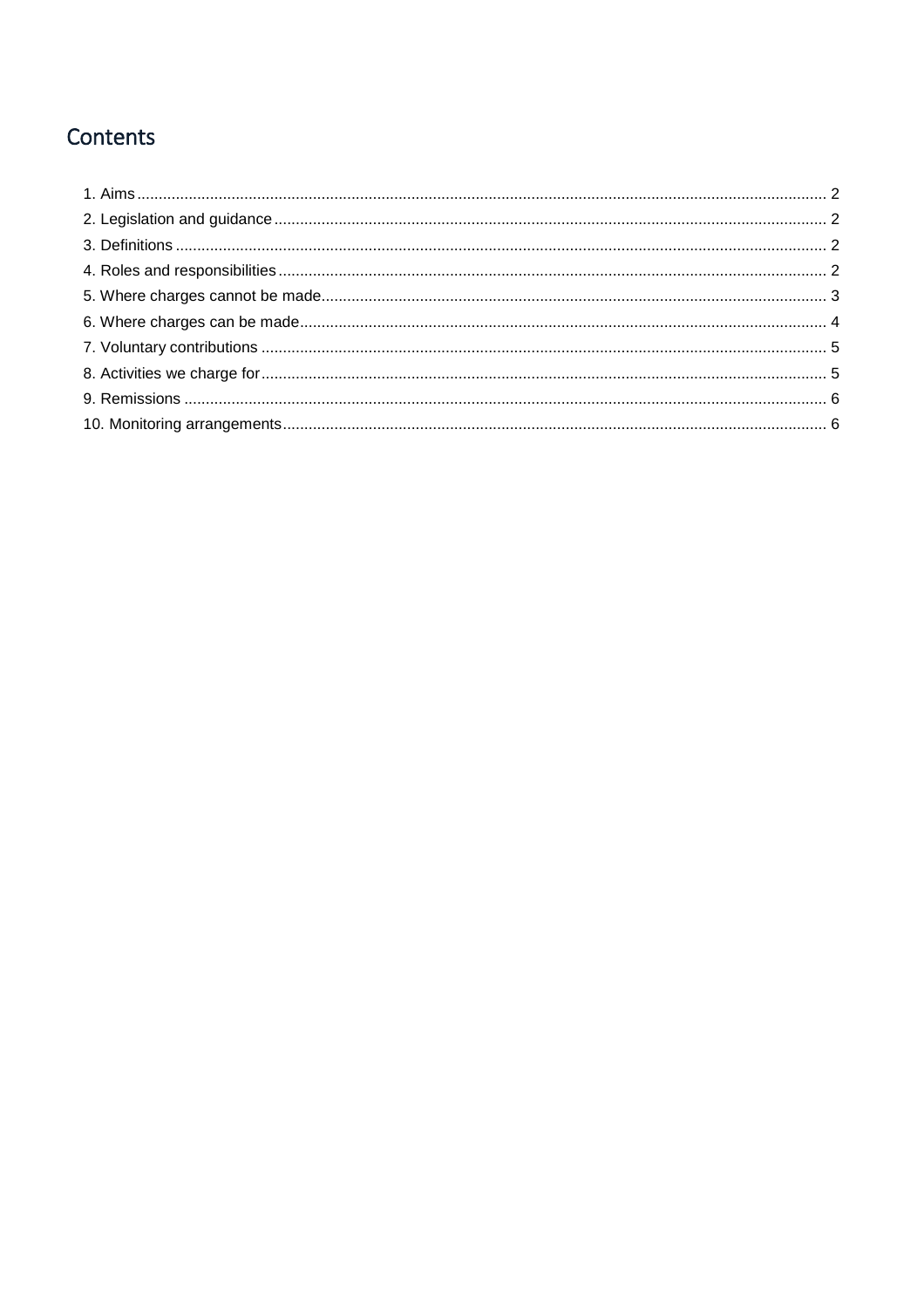## <span id="page-2-0"></span>**1. Aims**

Our school aims to:

Have robust, clear processes in place for charging and remissions

Clearly set out the types of activity that can be charged for and when charges will be made

## <span id="page-2-1"></span>**2. Legislation and guidance**

This policy is based on advice from the Department for Education (DfE) on [charging for school](https://www.gov.uk/government/publications/charging-for-school-activities) [activities](https://www.gov.uk/government/publications/charging-for-school-activities) and [the Education Act 1996,](http://www.legislation.gov.uk/ukpga/1996/56/part/VI/chapter/III) sections 449-462 of which set out the law on charging for school activities in England.

## <span id="page-2-2"></span>**3. Definitions**

**Charge**: a fee payable for specifically defined activities

**Remission**: the cancellation of a charge which would normally be payable

## <span id="page-2-3"></span>**4. Roles and responsibilities**

#### **4.1 The Management Committee**

The Management Committee (MC) has overall responsibility for approving the charging and remissions policy, but can delegate this to a committee, an individual MC Member or the headteacher.

The Management Committee also has overall responsibility for monitoring the implementation of this policy.

Responsibility for approving the charging and remissions policy has been delegated to the headteacher.

Monitoring the implementation of this policy has been delegated to the Management Committee.

#### **4.2 Headteachers**

The headteacher is responsible for ensuring staff are familiar with the charging and remissions policy, and that it is being applied consistently.

#### **4.3 Staff**

Staff are responsible for:

Implementing the charging and remissions policy consistently

Notifying the headteacher of any specific circumstances which they are unsure about or where they are not certain if the policy applies

The school will provide staff with appropriate training in relation to this policy and its implementation.

#### **4.4 Parents**

Parents are expected to notify staff or the headteacher of any concerns or queries regarding the charging and remissions policy.

## <span id="page-2-4"></span>**5. Where charges cannot be made**

Below we set out what we **cannot** charge for: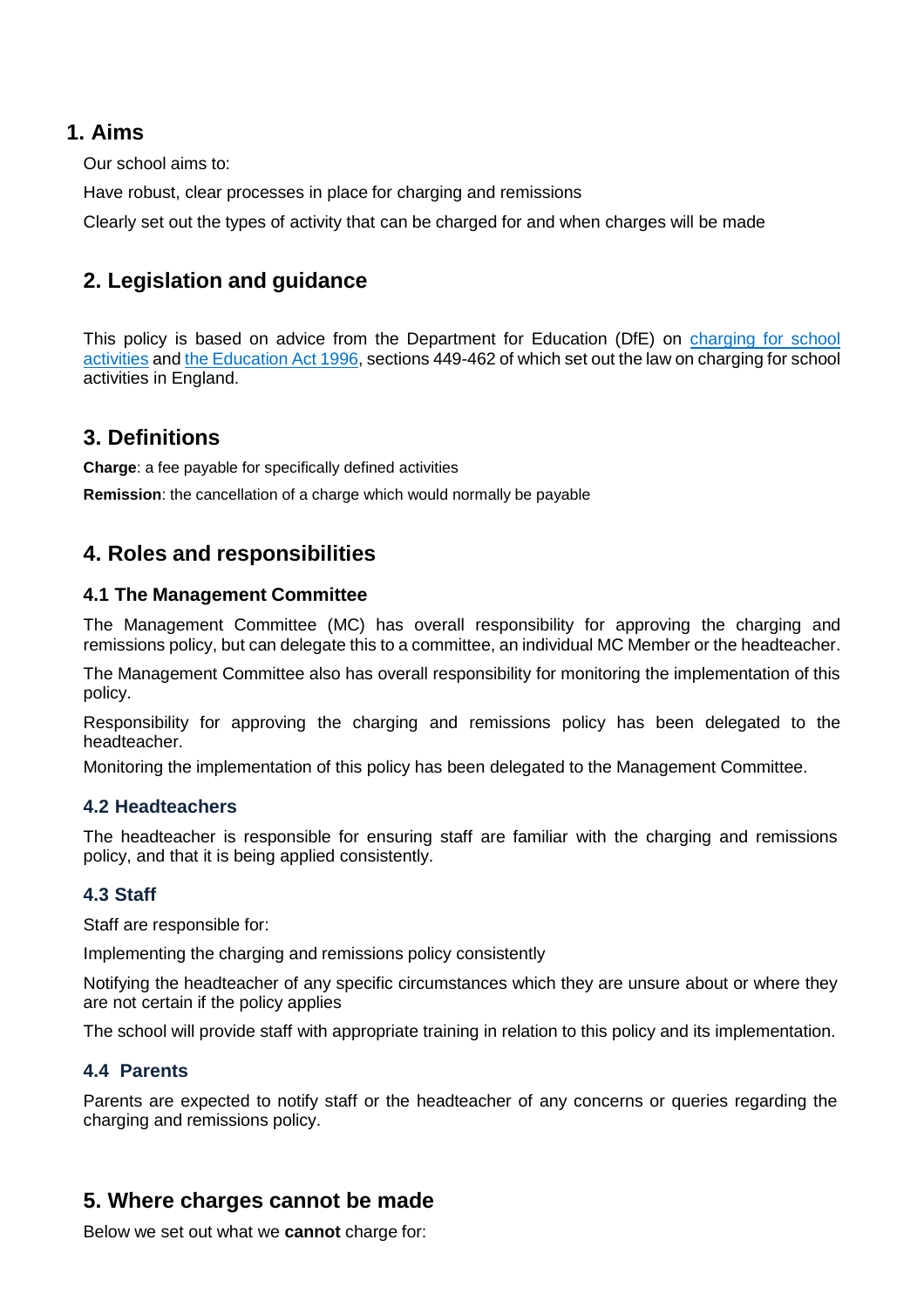#### **5.1 Education**

#### Admission applications

Education provided during school hours (including the supply of any materials, books, instruments or other equipment)

Education provided outside school hours if it is part of:

- The national curriculum
- A syllabus for a prescribed public examination that the pupil is being prepared for at the school
- Religious education

Instrumental or vocal tuition, for pupils learning individually or in groups, unless the tuition is provided at the request of the pupil's parent

Entry for a prescribed public examination if the pupil has been prepared for it at the school

Examination re-sit(s) if the pupil is being prepared for the re-sit(s) at the school

#### **5.2 Transport**

Transporting registered pupils to or from the school premises, where the local authority has a statutory obligation to provide transport

Transporting registered pupils to other premises where the governing board or local authority has arranged for pupils to be educated

Transport that enables a pupil to meet an examination requirement when he or she has been prepared for that examination at the school

Transport provided in connection with an educational visit

#### **5.3 Residential visits**

Education provided on any visit that takes place during school hours

Education provided on any visit that takes place outside school hours if it is part of:

- The national curriculum
- A syllabus for a prescribed public examination that the pupil is being prepared for at the school
- Religious education
- Supply teachers to cover for those teachers who are absent from school accompanying pupils on a residential visit

### <span id="page-3-0"></span>**6. Where charges can be made**

Below we set out what we **can** charge for:

#### **6.1 Education**

Any materials, books, instruments or equipment, where the child's parent wishes him or her to own them

Optional extras (see section 6.2)

Music and vocal tuition, in limited circumstances (see section 6.3)

Community facilities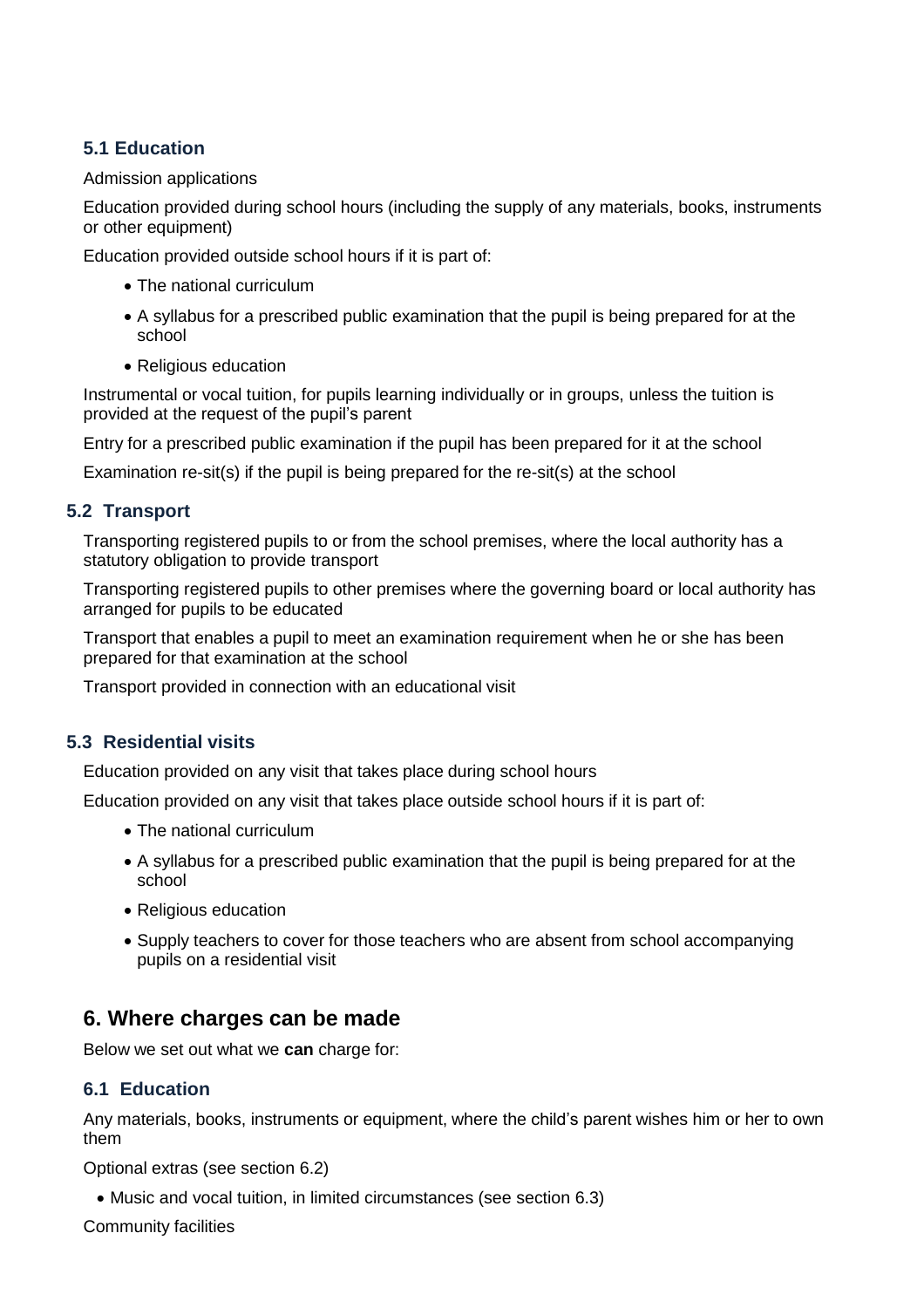Examination re-sit(s) if the pupil is being prepared for the re-sit(s) at the school **and** the pupil fails, without good reason, to meet any examination requirement for a syllabus

#### **6.2 Optional extras**

We are able to charge for activities known as 'optional extras'. In these cases, schools can charge for providing materials, books, instruments or equipment. The following are optional extras:

Education provided outside of school time that is not part of:

- The national curriculum
- A syllabus for a prescribed public examination that the pupil is being prepared for at the school
- Religious education

Examination entry fee(s) if the registered pupil has not been prepared for the examination(s) at the school

Transport (other than transport that is required to take the pupil to school or to other premises where the local authority or Management Committee has arranged for the pupil to be provided with education)

Board and lodging for a pupil on a residential visit

Extended day services offered to pupils (such as breakfast clubs, after-school clubs, tea and supervised homework sessions)

When calculating the cost of optional extras, an amount may be included in relation to:

Any materials, books, instruments or equipment provided in connection with the optional extra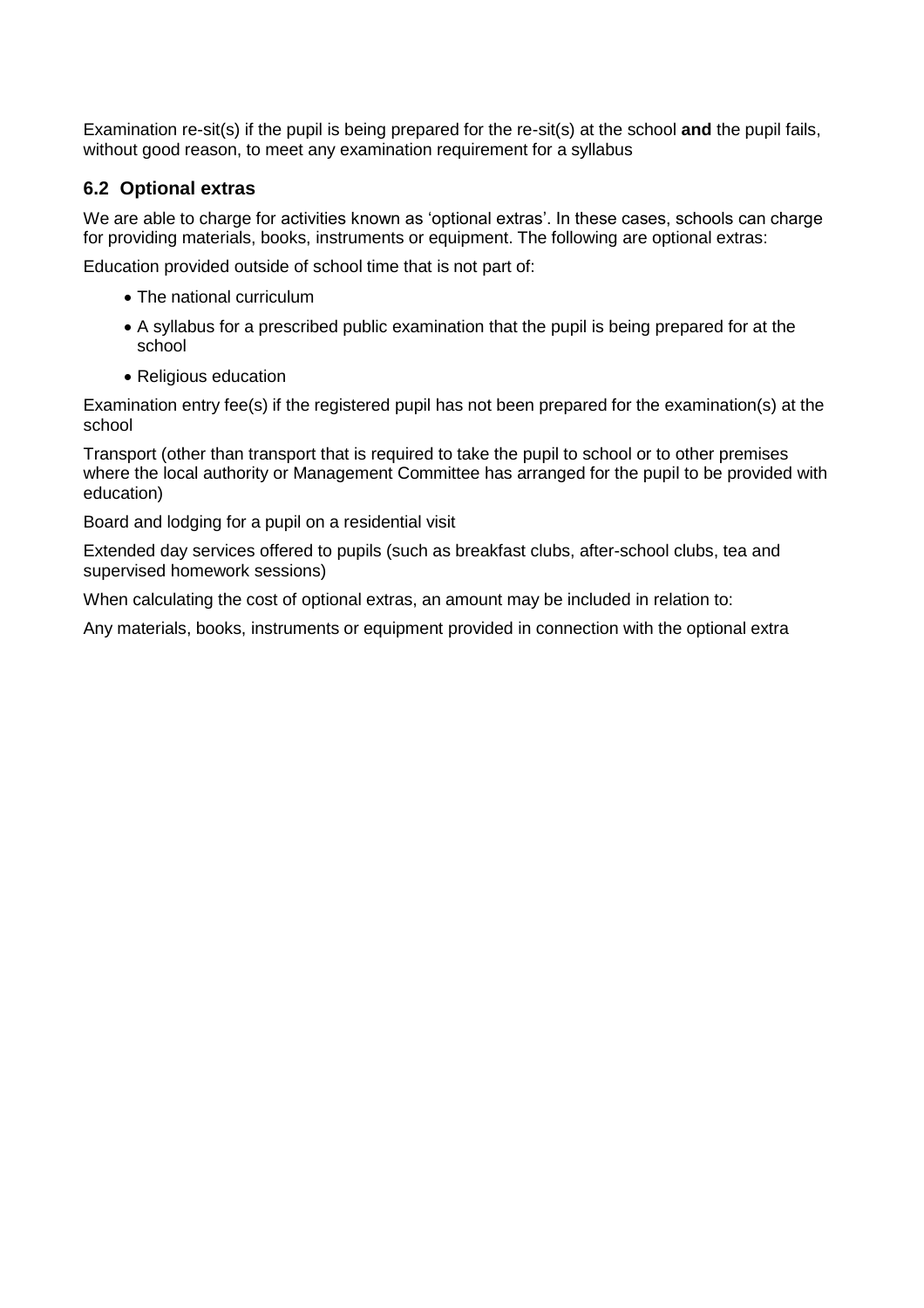The cost of buildings and accommodation

Non-teaching staff

Teaching staff engaged under contracts for services purely to provide an optional extra (including supply teachers engaged specifically to provide the optional extra)

The cost, or an appropriate proportion of the costs, for teaching staff employed to provide tuition in playing a musical instrument, or vocal tuition, where the tuition is an optional extra

Any charge made in respect of individual pupils will not be greater than the actual cost of providing the optional extra activity, divided equally by the number of pupils participating.

Any charge will not include an element of subsidy for any other pupils who wish to take part in the activity but whose parents are unwilling or unable to pay the full charge.

In cases where a small proportion of the activity takes place during school hours, the charge cannot include the cost of alternative provision for those pupils who do not wish to participate.

Parental agreement is necessary for the provision of an optional extra which is to be charged for.

#### **6.3 Music tuition**

Schools can charge for vocal or instrumental tuition provided either individually or to groups of pupils, provided that the tuition is provided at the request of the pupil's parent.

Charges may not exceed the cost of the provision, including the cost of the staff giving the tuition.

Charges cannot be made:

If the teaching is an essential part of the national curriculum

For a pupil who is looked after by a local authority

#### **6.4 Residential visits**

We can charge for board and lodging on residential visits, but the charge must not exceed the actual cost.

### <span id="page-5-0"></span>**7. Voluntary contributions**

As an exception to the requirements set out in section 5 of this policy, the school is able to ask for voluntary contributions from parents to fund activities during school hours which would not otherwise be possible.

Some activities for which the school may ask parents for voluntary contributions include:

Sports and outdoor education activities

#### **There is no obligation for parents to make any contribution, and no child will be excluded from an activity if their parents are unwilling or unable to pay**.

If the school is unable to raise enough funds for an activity or visit then it will be cancelled.

#### <span id="page-5-1"></span>**8. Activities we charge for**

The school will charge for the following activities:

• School lunch - £2.00 per day. Charge covers staffing and catering ingredients at cost.